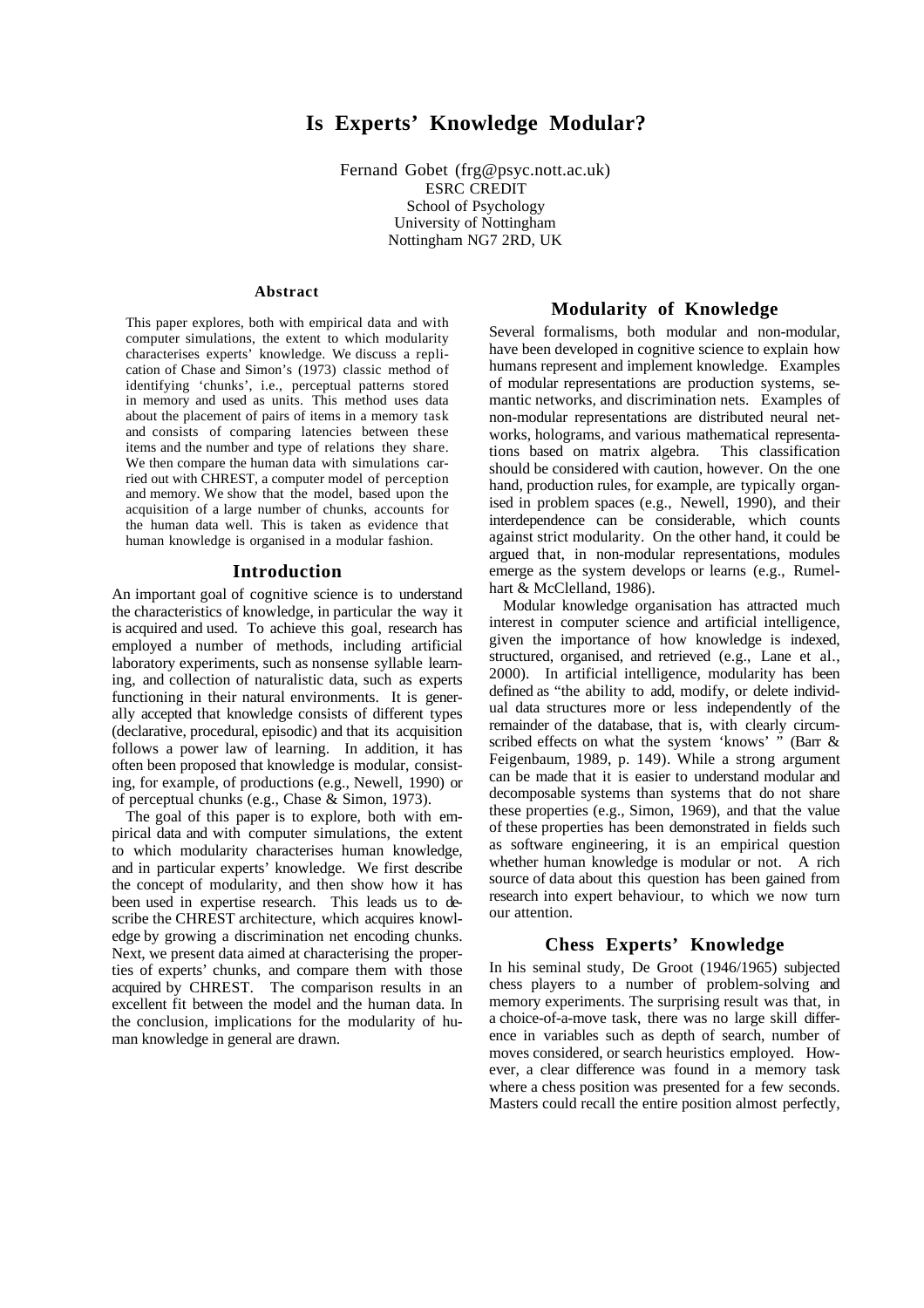while weaker players could recall only a handful of pieces. De Groot concluded that expertise does not reside in any superior abilities but in knowledge.

Continuing de Groot's research, Chase and Simon (1973) carried out a study destined to have a huge impact in cognitive science. They used two tasks*.* In the *recall task,* based on de Groot's (1965) method, a chess position was presented for five seconds, and players had to reconstruct as many pieces as possible. In the *copy task,* the stimulus board remained in view, and the goal was to reconstruct it onto a second, empty board. As the stimulus and the reconstruction boards could not be fixated simultaneously, Chase and Simon used the glances between the boards to detect memory chunks. Comparing the latencies between successive pieces in the copy and recall tasks, they inferred that pieces replaced with less than 2 seconds' interval belonged to the same chunk, and that pieces placed with an interval of more than 2 seconds belonged to different chunks. Finally, they showed that the chunk definition based upon the latencies between two successive pieces was consistent with a definition based upon the pattern of semantic relations (attack, defence, proximity, colour, and type of piece) shared by these two pieces. This converging evidence was used to infer the chunks used to mediate superior performance, and to explore how they allowed masters to find good moves despite their highly selective search. A number of other experimental tasks (reviewed in Gobet & Simon, 1998) have brought converging evidence for the psychological reality of chunks, as defined either by latency in placement or by number of relations between pieces.

Simon and Gilmartin (1973) developed a computer program (MAPP; Memory-Aided Pattern Perceiver) implementing some of Chase and Simon's ideas. MAPP is based upon EPAM (Elementary Perceiver and Memorizer; Feigenbaum & Simon, 1984), a theory developed to account for empirical phenomena where chunking (i.e., acquisition of perceptual units of increasing size) is seen as essential. The basic idea in MAPP was that long-term memory (LTM) is accessed through a discrimination net, and that, once elicited, LTM chunks are stored in short-term memory (STM) through a pointer. MAPP's relatively low recall performance—slightly better than a good amateur, but inferior to an expert—was attributed to the small number of nodes, about two thousand, stored in its LTM. MAPP simulated several results successfully: increase in performance as a function of the number of chunks in LTM; kind of pieces replaced; and contents of chunks. However, in addition to its failure in simulating expert behaviour, the program had several limitations (De Groot & Gobet, 1996). In particular, the chunks were chosen by the programmers and not autonomously learnt, and the program made incorrect predictions for a number of experiments that were later carried out. These limitations were removed in the CHREST program discussed below.

## **CHREST**

CHREST (Chunk Hierarchy and REtrieval STructures; De Groot & Gobet, 1996; Gobet & Simon, 2000) is a cognitive architecture similar to MAPP. CHREST originally addressed high-level perception, learning and memory, but various problem-solving mechanisms have been implemented recently. It is composed of processes for acquiring low-level perceptual information, an STM, attentional mechanisms, a discrimination net for indexing items in LTM, and mechanisms for making associations in LTM such as production rules or schemas. STM mediates the flow of information processing between the model's components. The central processing of CHREST revolves around the acquisition of a discrimination net based on high-level perceptual features picked up by attentional mechanisms and on the creation of links connecting nodes of this net together.

After the simulated eye has fixated on an object, features are extracted and processed in the discrimination net, and then, based upon the output of the discrimination, a further eye fixation is made, and so on. STM operates as a queue; that is, the first elements to enter are also the first to leave. STM has a limited capacity, which consists of four chunks (Cowan, 2001; Gobet & Simon, 2000). Processing is constrained by a number of restrictions, including time parameters such as the time to fixate a chunk in  $LTM(8 s)$  and capacity parameters such as the four-chunk limit of STM.

The discrimination net consists of *nodes*, which contain *images* (i.e., the internal representation of the external objects; images correspond to Chase and Simon's *chunks*); the nodes are interconnected by *links*, which contain *tests* allowing items to be sorted through the net. Learning happens as follows: once an item has been sorted through the net, it is compared to the image in the node reached. If the item and image agree but there is more information in the item than the image, then *familiarisation* occurs, in which further information from the item is added to the image. If the item and image disagree in some feature, then *discrimination* occurs, in which a new node and a new link are added to the net. Based on empirical data, it has been estimated that discrimination requires about 8 s and familiarisation about 2 s.

In addition to these learning mechanisms, CHREST has mechanisms for augmenting semantic memory by the creation of schemas (known as *templates*) and of *lateral* links connecting nodes together (Gobet, 1996); for example, these links can be created when nodes are sufficiently similar ('similarity links'), or when one node can act as the condition of another node ('condition links'). The creation of these links is consistent with the emphasis on processing limits present in both EPAM and CHREST, in that all nodes used for creating new links must be in STM.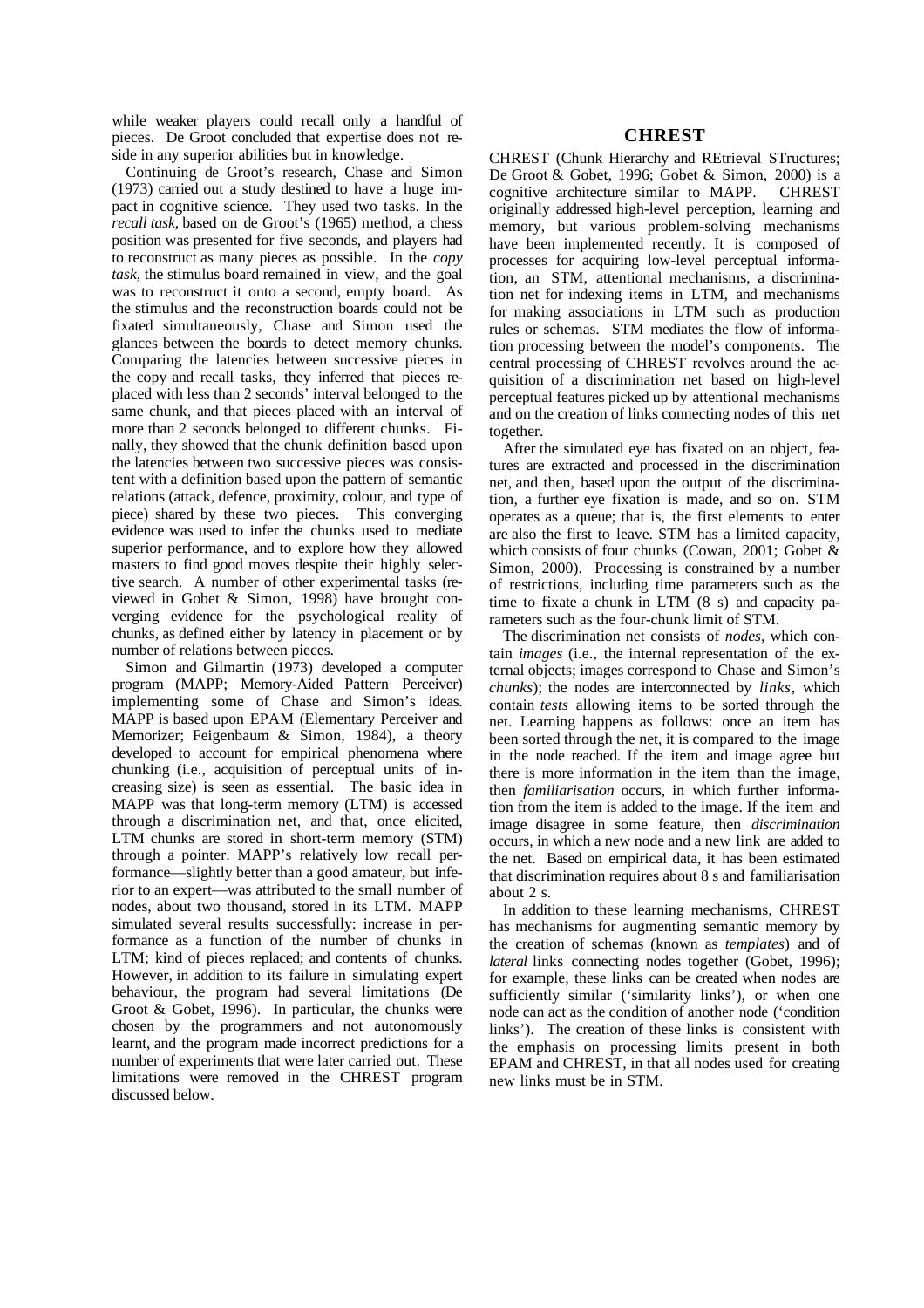Table 1: Copy, recall and *a priori* chess relations probabilities, for combinations of the five chess relations: Attack (A), Defence (D), Spatial Proximity (P), Same Colour (C), and Same Piece (S).

|                        | <b>COPY</b>   |                |               |                | <b>RECALL</b> |           |               |           | A priori<br><b>Probabilities</b> |               |
|------------------------|---------------|----------------|---------------|----------------|---------------|-----------|---------------|-----------|----------------------------------|---------------|
| Relations              | <b>GAME</b>   |                | <b>RANDOM</b> |                | <b>GAME</b>   |           | <b>RANDOM</b> |           | <b>GAME</b>                      | <b>RANDOM</b> |
|                        | <b>WITHIN</b> | <b>BETWEEN</b> | <b>WITHIN</b> | <b>BETWEEN</b> | $\leq$ 2 sec  | $> 2$ sec | $\leq$ 2 sec  | $> 2$ sec |                                  |               |
|                        | $.037**$      | $.172**$       | $.086**$      | $.129**$       | $.052**$      | $.190**$  | $.051**$      | .284      | .335                             | .297          |
| $\mathbf A$            | $.005**$      | .006           | .031          | $.054**$       | $.004**$      | .024      | $.000*$       | .054      | .016                             | .024          |
| $\mathbf P$            | .000          | .006           | $.037**$      | $.059**$       | .001          | .006      | $.033**$      | $.041*$   | .004                             | .010          |
| $\mathbf C$            | $.148**$      | .278           | $.152**$      | $.203**$       | $.132**$      | .247      | $.136**$      | .189      | .255                             | .297          |
| S                      | $.016**$      | $.056**$       | $.040**$      | $.049**$       | $.040**$      | $.102*$   | .059**        | .054      | .154                             | .144          |
| AP                     | $.000*$       | .000           | $.056**$      | $.069**$       | .001          | .003      | .015          | .027      | .005                             | .028          |
| A <sub>S</sub>         | .000          | .000           | .003          | $.005*$        | $.004**$      | .003      | .000          | .000      | .001                             | .001          |
| DC                     | $.104**$      | $.133**$       | $.072**$      | $.077**$       | $.059**$      | $.084**$  | .044          | $.068*$   | .035                             | .024          |
| PC                     | $.084**$      | $.067**$       | $.059**$      | $.046**$       | $.049**$      | $.060**$  | $.066**$      | $.081**$  | .019                             | .009          |
| P S                    | .002          | .006           | $.044**$      | $.064**$       | .006          | .012      | .018          | .027      | .006                             | .010          |
| $\mathbf{c}\mathbf{s}$ | .115          | .094           | $.135*$       | .105           | .111          | $.057*$   | $.059*$       | .041      | .096                             | .108          |
| <b>APS</b>             | .000          | .000           | $.013*$       | .013           | .001          | .000      | .018          | .014      | .001                             | .007          |
| <b>DPC</b>             | $.109**$      | .078           | $.123**$      | $.064**$       | .093**        | $.084*$   | $.118**$      | $.081*$   | .048                             | .028          |
| <b>DCS</b>             | $.048**$      | $.017**$       | .000          | .000           | $.033**$      | $.012**$  | $.015**$      | .000      | .002                             | .001          |
| <b>PCS</b>             | $.196**$      | $.039**$       | $.127**$      | .039**         | $.202**$      | $.060**$  | $.232**$      | $.041**$  | .011                             | .007          |
| <b>DPCS</b>            | $.137**$      | $.050**$       | $.023**$      | $.023**$       | $.213**$      | $.054**$  | $.136**$      | .000      | .013                             | .007          |
| #obser-                |               |                |               |                |               |           |               |           |                                  |               |
| vations                | 1283          | 180            | 1114          | 389            | 1563          | 332       | 272           | 74        |                                  |               |

Note: \* means p<.01, \*\* means p<.001 (both two-tailed). The statistical significance levels are based on the *z*-values that were computed using the following formula (assuming the normal approximation to the binomial distribution):

$$
z = \frac{p_0 - p_e}{s. e.}, \qquad \text{where } s. e. = \sqrt{\frac{p_e (1 - p_e)}{\text{sample size}}},
$$

and where po is the observed probability and pe the *a priori* (expected) probability.

CHREST can reproduce a number of features of the behaviour of skilled and unskilled chess players in memory experiments, such as their eye movements, the size and number of chunks, the number and type of errors, and the differential recall of game and random positions (De Groot & Gobet, 1996; Gobet & Simon, 2000). As a psychological theory, CHREST has several strengths. It is parsimonious, with few free parameters. It provides absolute quantitative predictions, for example about the number of errors committed or the time taken by a subject to carry out a task. Together with EPAM, it simulates in detail a number of empirical phenomena from various domains, such as verbal learning, context effects in letter perception, concept formation, expert behaviour, acquisition of first language by children, and use of multiple representations in physics (see Gobet et al., in press, for a review).

# **A Replication of Chase and Simon (1973)**

As noted above, Chase and Simon (1973) operationalised the concept of chunk using both the latencies between successive piece placements and the semantic relations between them. Their experiment has recently been replicated and extended by Gobet and Simon (1998). The main difference between the two studies is that Gobet and Simon used a computer display to present the tasks instead of physical chessboards. In spite of this difference, there is an important overlap between the results of the two studies.

Gobet and Simon analysed 26 players (Chase and Simon had only 3) ranging from good amateurs to professional grandmasters, who were divided into three skill levels (Masters, Experts and Class A players). The results were in line with previous experiments, showing a massive skill effect with game position, and a small but reliable skill effect even with meaningless positions. Here, we focus upon the operationalisation of chunks, relying both upon Gobet and Simon's published data and upon additional analyses.

## **Latencies Predict Chunk Boundaries**

Gobet and Simon essentially followed Chase and Simon's approach. They first estimated a time threshold (2 s) as a means to decide whether two pieces placed in succession belonged to the same chunk, and then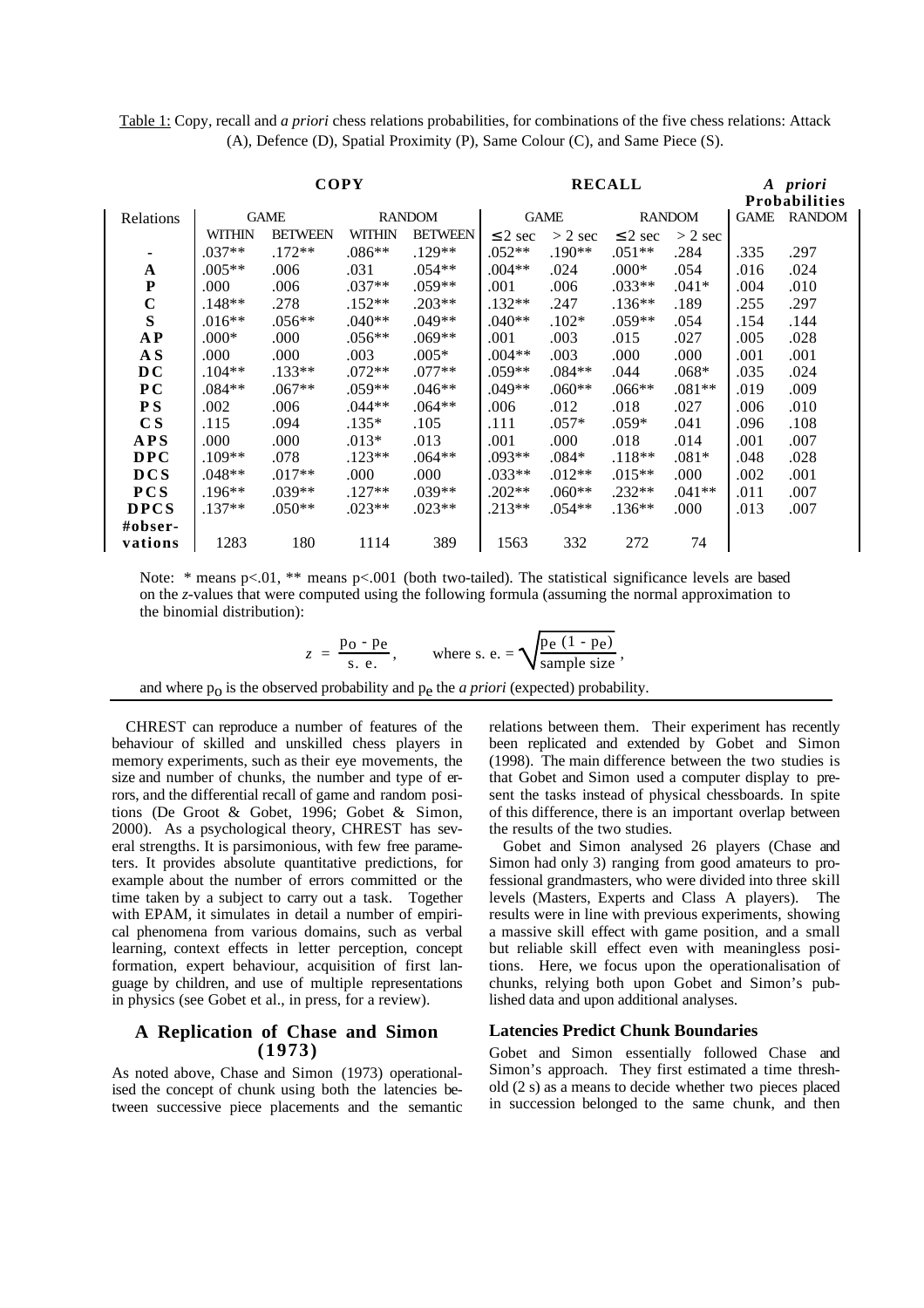validated this threshold by showing that it led, on average, to similar chunks as those obtained by using semantic relations. If they are modular, chunks should be characterised by a high density of relations between the elements that constitute it, and by a low density of relations with elements from other chunks (Chase & Simon, 1973; Cowan, 2001). That is, there should be many more relations between successive pieces within the same chunk than between successive pieces on opposite sides of a chunk boundary. Thus, the relations between successively replaced pieces should be different depending on whether they are separated by short or long latencies. In addition, assuming that the same cognitive mechanisms mediate the latencies in the copy and recall experiments, the two experiments should show the same pattern of interaction between latencies and number of relations. In other words, the relations for the within-glance placements in the copy task should correlate with those for rapid placements  $( \leq 2 \text{ s})$ in the recall task and the relations for between-glance placements in the former should correlate with those for slow placements  $(> 2 \text{ s})$ , in the latter.

These predictions are met in both the copy and the recall tasks, whose results correlate highly. Within chunks, small latencies correlate with a large number of relations, while large latencies occur when there are few relations between successive pieces. No such relationship is observed for successive pieces belonging to different chunks. The shortest latencies are found with four relations (Defence, Proximity, Colour, and Kind), which mainly occur with pawn formations.

## **Relations Predict Chunk Boundaries**

The next step consists in showing that the pattern of relation probabilities for within-chunk, but not for between-chunk placements, differs from what could be expected by chance. Table 1 gives the probabilities of the presence of different combinations of relations in the various experimental conditions, with the three skill levels pooled. The last two columns give the *a priori* probabilities (for game and random positions, respectively) that were calculated by recording, for each position, all relations that exist between all possible pairs of pieces; the *a priori* probability for a relation is obtained by dividing the total number of occurrences of a relation by the total number of possible pairs. These *a priori* probabilities were based on 100 positions and 26,801 pairs. Finally, the *z*-values indicate whether the observed probabilities reliably differ from the *a priori* probabilities.

In the copy task, with game positions but not with random positions, $<sup>1</sup>$  the between-glance probabilities are</sup> much closer to chance than the within-glance probabilities. This pattern holds also in the recall of both ran-

 $\overline{a}$ 

dom and game positions when slow placements  $(2 \text{ s})$ are compared with fast placements  $(\leq 2 \text{ s})$ . The probabilities for pieces with three and four relations are high in the within-glance and fast  $(≤ 2 s)$  conditions compared with the between-glance and slow  $(2 \text{ s})$  conditions; the opposite is true for pieces with one relation or none. Note also that the probabilities for combinations of relations that include an attack (A) are conspicuously low, compared with chance, for game positions but not for random positions.

One way to make sense of Table 1 is to analyse the correspondence between the number of chess relations and the deviations from *a priori* probabilities, computed by subtracting the *a priori* probabilities from the observed frequencies of a given condition. Based on the notion of modularity, it should be expected that the within-chunk deviations from *a priori* probabilities would be highly correlated with the number of relations, while this would not be the case for the between-chunk deviations. This is exactly what was found. The correlations with number of relations are high for the withinchunk conditions (copy game within-glance: 0.81; copy random within-glance: 0.68; recall game short latencies: 0.86; recall random short latencies: 0.79; all the correlations are statistically significant at  $p = .005$ ). The correlations are smaller with the between-chunk conditions (copy game between-glance: 0.61; copy random between-glance: 0.56; recall game long latencies: 0.58; recall random long latencies: -0.15; none of the correlations are significant at the .01 level). These results are illustrated graphically in Figure 1, which shows the results for game and random positions as a function of whether the placements were within-chunk or betweenchunk. From the Figure, it is clear that, for withinchunk conditions, the placements having few relations are below chance, while the placements having several relations are above chance. There is no such clear relation for the between-chunks placements.

## **Computer Simulations**

We now show that CHREST captures the composition of chunks and the pattern of relations of within- and between-chunk placements. Simulations of similar phenomena, carried out by Simon and Gilmartin (1973) using MAPP, were limited to a single subject and matched the data only approximately.

## **Methods**

In the *learning phase*, the program scanned a large database of master-game positions, fixating squares with simulated eye movements, and learning chunks using discrimination and familiarisation. Three nets were created, estimated to correspond roughly to the recall percentages of Class A players, experts, and masters with a five-second presentation time. These nets had respectively 1,000 nodes, 10,000 nodes, and 100,000 nodes.

For the simulations of the *performance phase*, the program was tested with 100 game positions and 100

<sup>&</sup>lt;sup>1</sup>That this pattern does not hold with the copy of random positions may be due to the strategy used by subjects to replace these positions. Several subjects copied the positions line by line or column by column.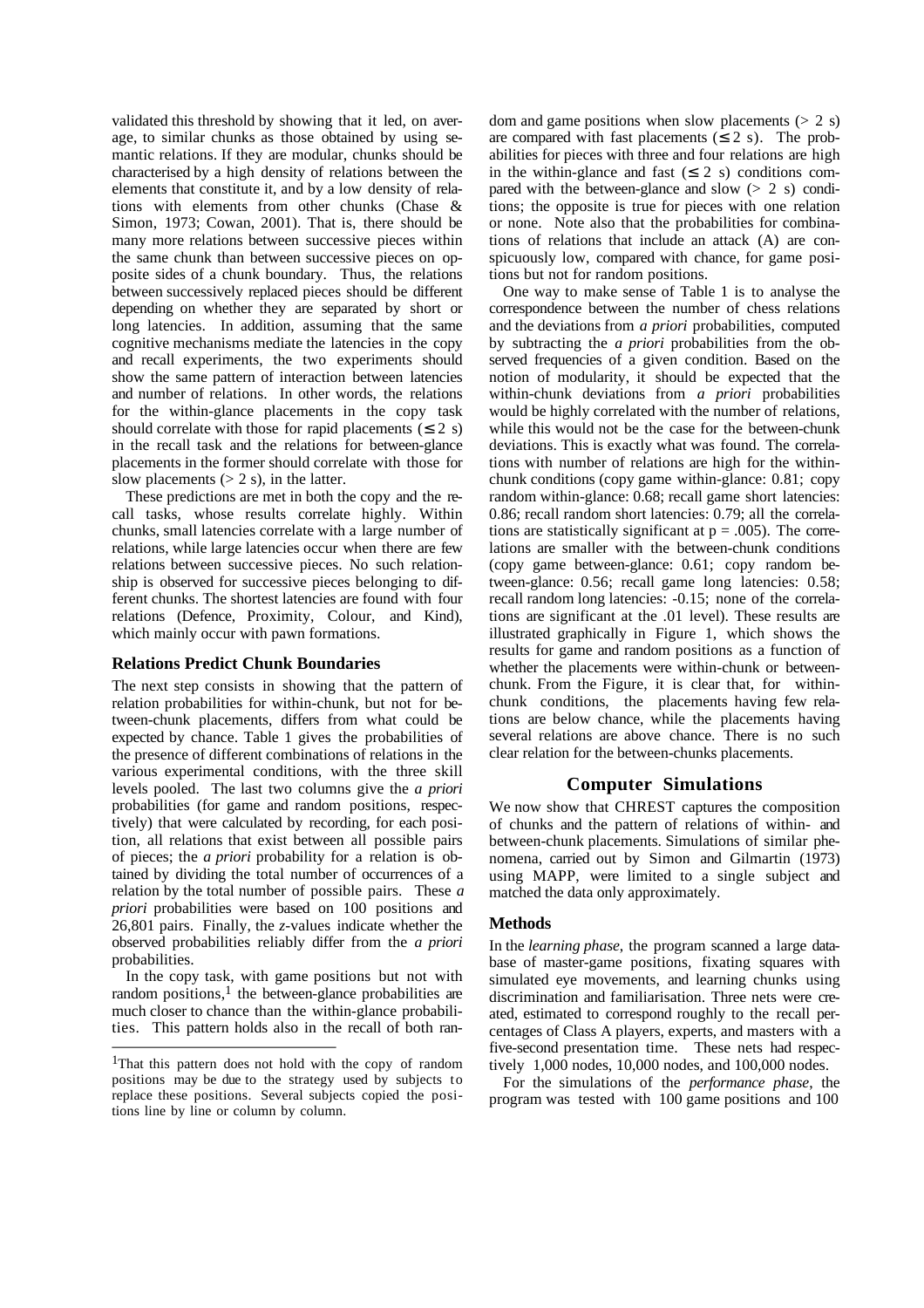

Figure 1: Relation between chess relation probabilities and the number of relations shared by two pieces successively placed. The long-dash line indicates zero deviation, and the short-dash lines indicate deviations of 0.1 above or below zero.

random positions. Learning was turned off. During the five-second presentation of a position, CHREST moved its simulated eye around the board. Each eye fixation defined a visual field (all squares within two squares from the square fixated); the pieces within the visual field are treated as a single pattern and sorted through the discrimination net. Other patterns are defined by the pieces focused upon in two successive eye fixations. If a chunk is found in the discrimination net, a pointer to it is placed in STM.

During the reconstruction of a position, CHREST used the information stored in STM. When a piece belonged to several chunks, it was replaced only once. In case of conflicts (e.g., a square is proposed to contain several pieces), CHREST resolved them sequentially, based on the frequency with which each placement is proposed. Like humans, it sometimes made several different proposals about the location of a piece or about the contents of a square. Finally, some weak heuristics were used, such as the fact that only one white king can be replaced in a position. (See Gobet & Simon, 2000, for more detail.)

A chunk refers to the image of a node in the discrimination net. It is therefore straightforward to decide whether two pieces do or do not belong to the same chunk. The relations between pieces were extracted using the same program as that used with the human data.

#### **Results**

Table 2 gives the probabilities of observing a pattern of relations, as a function of the type of position and the kind of placement. Although the fit with the corresponding human data shown in Table 1 is reasonable

Table 2. Recall and *a priori* chess relations probabilities, for combinations of the five chess relations: Attack (A), Defence (D), Spatial Proximity (P), Same Colour (C), and Same Piece (S).

|              |      |              |      | Random<br>positions |      |                  |  |  |
|--------------|------|--------------|------|---------------------|------|------------------|--|--|
|              |      | Bet-         |      |                     |      | A pri-           |  |  |
| tions        | i n  | ween         | ori  | i n                 | ween | ori              |  |  |
|              |      |              |      |                     |      |                  |  |  |
|              | .009 | .254         | .335 | .018                | .231 | .297             |  |  |
| A            | .005 | .034         | .016 | .021                | .061 | .024             |  |  |
| ${\bf P}$    | .013 | .011         | .004 | .050                | .026 | .010             |  |  |
| $\mathsf{C}$ | .104 | .208         | .255 | .040                | .216 | .297             |  |  |
| S            | .021 | .148         | .154 | .050                | .136 | .144             |  |  |
| AP           | .004 | .013         | .005 | .030                | .027 | .028             |  |  |
| AS           | .000 | .001         | .001 | .001                | .005 | .001             |  |  |
| DC           | .042 | .059         | .035 | .038                | .042 | .024             |  |  |
| PC           | .097 | .050         | .019 | .092                | .039 | .009             |  |  |
| PS           | .020 | .019         | .006 | .061                | .018 | .010             |  |  |
| CS           | .064 | .113         | .096 | .094                | .111 | .108             |  |  |
| <b>APS</b>   | .004 | .005         | .001 | .008                | .017 | .007             |  |  |
| DPC          | .162 | .031         | .048 | .148                | .033 | .028             |  |  |
| <b>DCS</b>   | .007 | .000         | .002 | .009                | .001 | .001             |  |  |
| <b>PCS</b>   | .186 | .032         | .011 | .147                | .015 | .007             |  |  |
| <b>DPCS</b>  | .259 | .021         | .013 | .193                | .023 | .007             |  |  |
|              |      | Rela-   With |      | Game<br>positions   |      | A pri- With Bet- |  |  |